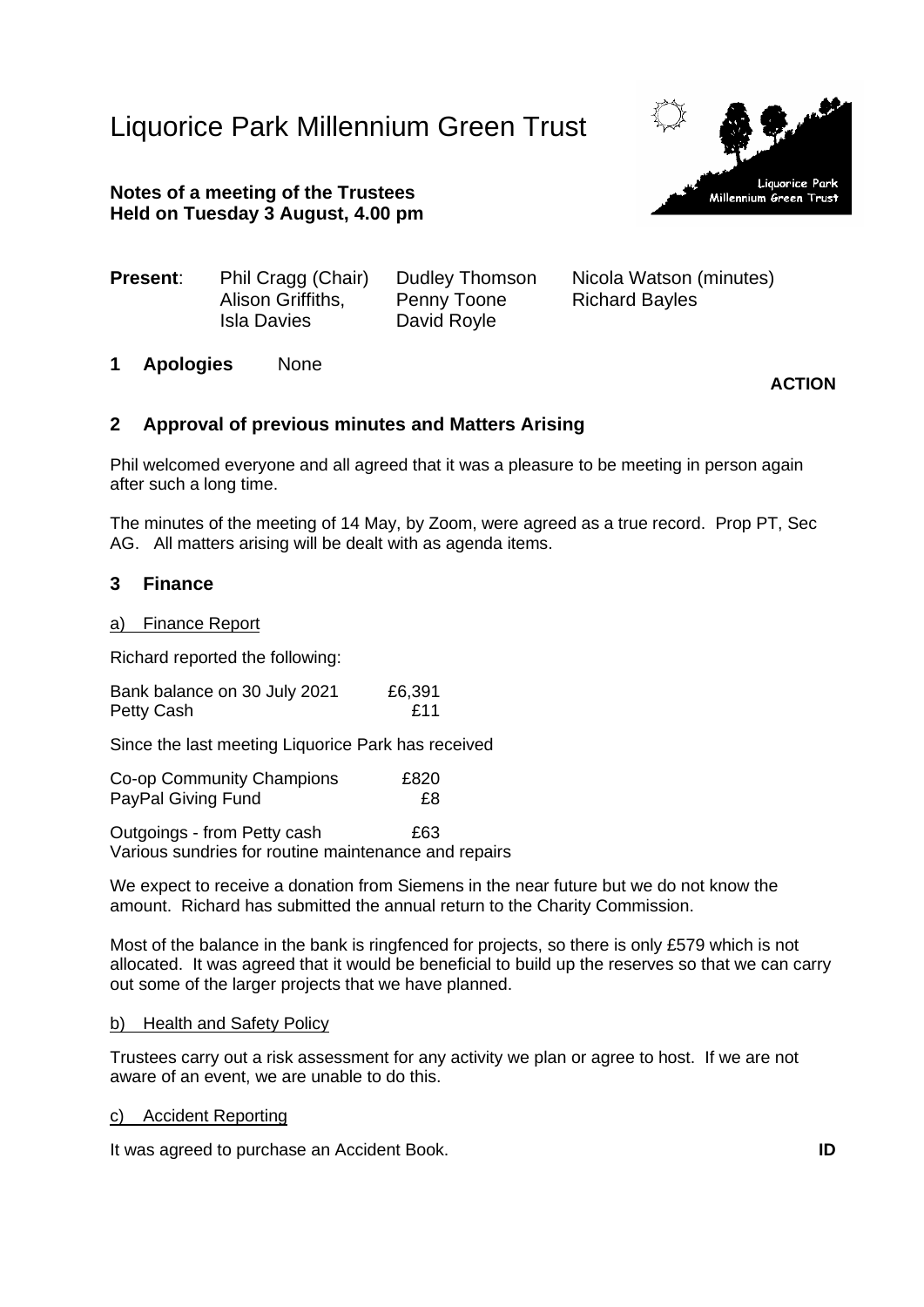## d) Updated Financial Procedure

This now includes PayPal and donations link.

# **4 Volunteers Report**

Alison reported that volunteers continue to come and go according to their personal circumstances. She reported that we have bid a fond farewell to two students who have recently graduated and are leaving Lincoln.

Volunteers bring a variety of skills such as carpentry, photography and wildlife knowledge.

The meadows will be cut over the next few weeks.

# **5 Neighbours Update**

Isla reported that a local resident had donated a bench which is in the Herb Garden awaiting a permanent home.

Another neighbour has been helping with advice on quotes for the Performance Area.

## **6 Governance**

New Health and Safety Policy and Volunteer handbook. Both approved and will be added to the website. **ID**

The Volunteer Handbook will be updated with the addition of a volunteer sign-off document. The website version will also be updated. **ID**

CCTV. Isla presented a proposal for the siting of CCTV at Liquorice Park entrances which had been previously circulated. It was agreed that Jon Davies should proceed to contact the City of Lincoln Council and obtain some costings. **ID/JD**

# **7 IT**

Isla reported that we have 103 sign ups to our email list.

| Unique visits to the website: | June 2020 163 |  |
|-------------------------------|---------------|--|
|                               | July 2020 188 |  |
|                               | June 2021 456 |  |
|                               | July 2021 495 |  |

We definitely have an audience of interested people. We can canvass their views on future plans and other matters. The volunteer box has been ticked by 19 people.

# **8 Signage**

Nicola produced the original plan on which she had added the smaller paths as requested by Trustees. It was agreed to proceed to use this plan in the signage at the entrances. Also agreed to add a QR code. The digital plan which Penny had created with volunteers will have many other uses, such as on leaflets or for events. Agreed to go back to Viper Signs and finalise the artwork. **NW**

## **9 Management Plan**